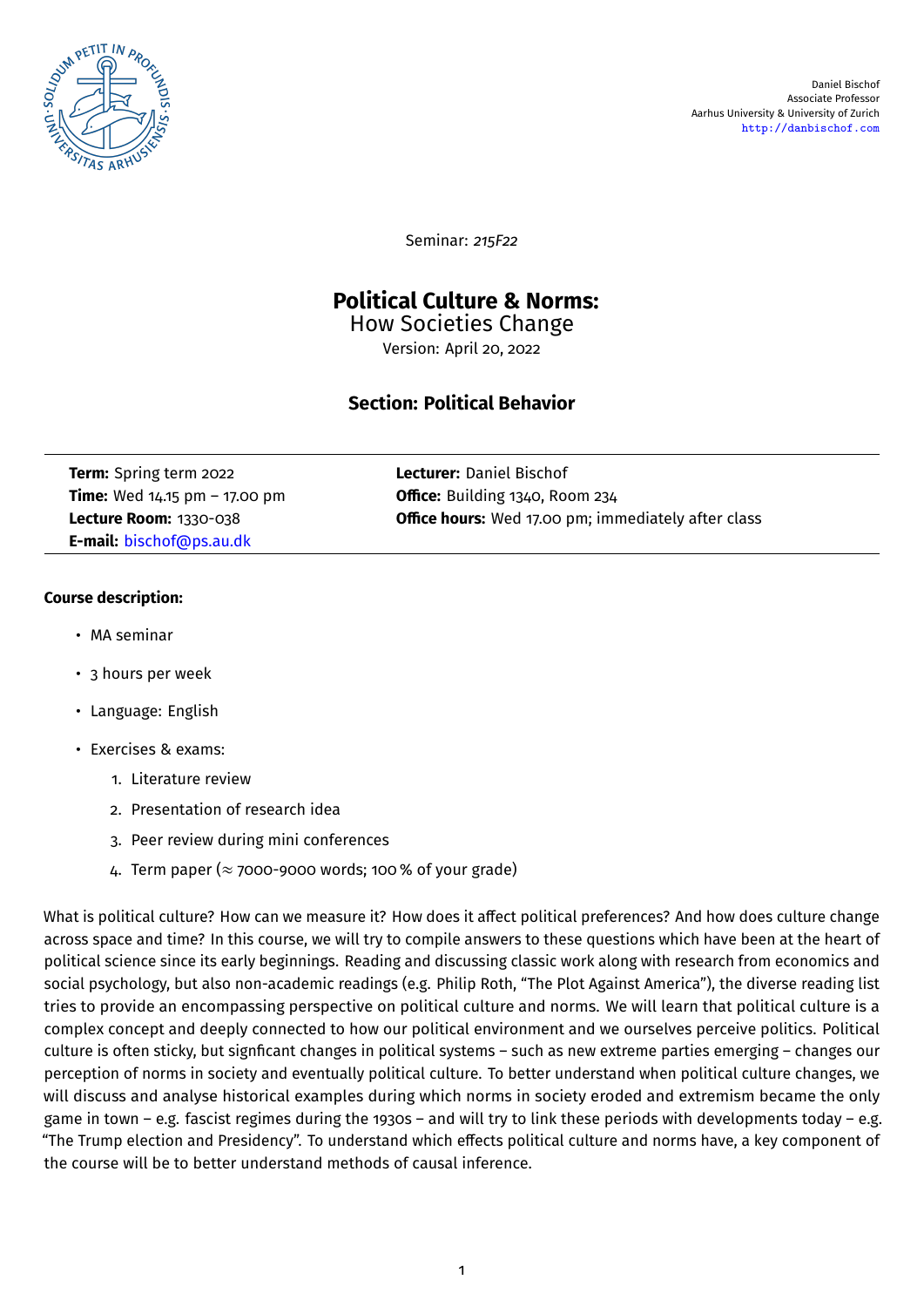• **General readings:** The following readings are helpful to support you in the process of conducting your own research assignments throughout your studies. Specifically the readings on how to write appear to have a crucial impact on the quality of your writing.

### **Writing:**

- 1. Graff, G. and Birkenstein, C. (2014). *They Say, I Say The Moves That Matter in Academic Writing*. W.W. Norton Company, New York
- 2. Zinsser, W. (2001). *On Writing Well*. Quill

### **Research Design:**

- 3. Cunningham, S. (2021). *Causal Inference: The Mixtape*. Yale University Press, New Haven & London
- 4. Angrist, J. D. and Pischke, J.-S. (2009). *Mostly Harmless Econometrics: An Empiricist's Companion*. Princeton University Press, Princeton \& Oxford
- 5. Imai, K. (2018). *Quantitative Social Science: An Introduction*. Princeton University Press, Princeton

### **Theories, concepts, mechanisms:**

- 6. Levitsky, S. R. and Ziblatt, D. (2018). *How Democracies Die*. Crown, New York
- 7. Putnam, R. D. (1993). *Making Democracy Work*. Princeton University Press, New Haven
- 8. Bicchieri, C. (2016). *Norms in the wild: How to diagnose, measure, and change social norms*. Oxford University Press, Oxford [https://oxford.universitypressscholarship.com/view/10.1093/acprof:](https://oxford.universitypressscholarship.com/view/10.1093/acprof:oso/9780190622046.001.0001/acprof-9780190622046) [oso/9780190622046.001.0001/acprof-9780190622046](https://oxford.universitypressscholarship.com/view/10.1093/acprof:oso/9780190622046.001.0001/acprof-9780190622046)
- **Non-scientific reading:** Besides the academic readings I can highly recommend reading: **Philip Roth, "The Plot Against America"**. Great novel, timely, and a great piece of counterfactual thinking in contemporary literature.

#### **My teaching approach:**

Each session will be based on lecturing parts by me, presenting, discussing and expanding the readings. In these parts students are encouraged to bring in any questions they have as well as critically discuss the readings. Besides lecturing and class discussion each session will provide students with peer/group-work exercises during which we critically examine and apply the ideas introduced in the readings.

I will also assign peers. Your peer will not only discuss your presentation during the conference season but also be a constant point of interaction throughout the seminar – both within as well as hopefully outside of the seminar. The idea here is also that a peer will provide you with new perspectives on a matter/concern/question you have. You can learn from them as much as they can learn from you.

#### **Expectations:**

- **Active participation**
- Students write a brief **"literature review"** (1 pager; font size 12; 1.5 spacing; justified text) that critically discusses one reading of one seminar session. It is not sufficient to repeat the key arguments of the readings. Instead students need to *a)* reproduce the key arguments/concepts/mechanisms in the readings, *b)* discuss potential shortcomings/contradictions in the readings (logic of argumentation; empirical & methodological concerns) and *c)* present the key contributions/strength of one reading assigned in the course. The key component I'm looking for here is an independent and critical engagement with an academic piece of work.

Monday before the upcoming seminar meeting literature reviews should be uploaded to brightspace.

The literature reviews are a critical component for the seminar: they tell me how you engage with the readings, which troubles you might have with it, and they are a key piece for the in-class discussions.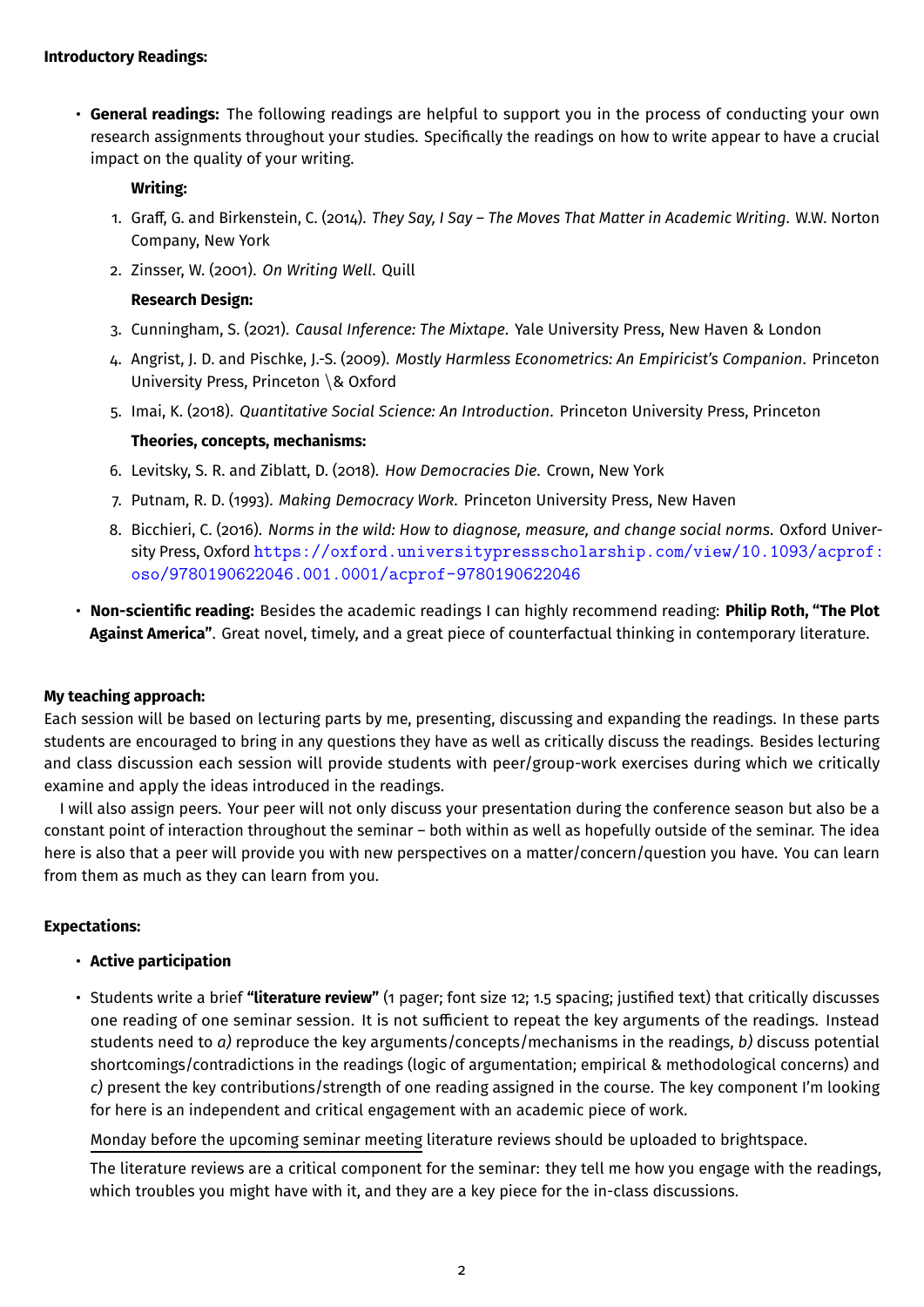• The **presentation** (10 minutes) takes place at the end of the term. Content of the presentation should be each student's individual research idea. Thus, students should not present a literature review, but aim to provide a first insight about the ideas they want to work on in their term papers.

The presentations are key to the success of your paper. Use them to get an understanding if your idea flies; to discuss current issues you might encounter; challenges you haven't answered yet etc.

• The **term paper** is a written paper to be submitted at the end of the course (≈ journal article length (7000-9000 words including bibliography); font size 12; 1.5 spacing; justified text). More on the formal requirements can be found here: [Formal requirements for submission of take-home assignments](https://studerende.au.dk/en/studies/subject-portals/political-science/exam/types-of-examination-and-formal-requirements/formal-requirements-for-submission-of-take-home-assignments) . Please list the number of characters (with blanks) on the frontpage of your paper.[\\*](#page-13-0)

Term papers should develop an original argument and test this argument empirically. Term papers contain an 1) introduction 2) literature review 3) theoretical argument 4) research design 5) results 6) conclusion section. It is key to re-capture the original arguments/discussion in the academic literature, to develop an own argument on the subject and to test this argument rigorously. Thereby, the paper needs to be based on a student's presentation and might as well be based on the literature review.

• **Norms of interaction:** It is central to academic seminars that we all engage together in a respectful manner: Let others be part of the conversation, seek to understand their perspective, engage with it and never use strong, discouraging language or strategies of bullying. Any form of intolerance or discrimination is not welcomed in any of my seminars.

## **Grading:**

• How will I evaluate your papers? A brief indicative overview: 1) Motivation of research questions (academically and beyond) 2) structure and logic of argumentation 3) quality of literature review (e.g. debate covered exhaustively; quality of discussion; structure) 4) adequate expansion of readings used in the seminar 5) quality of theoretical argument (e.g. mechanisms clear; logical derivation of hypotheses) 6) quality of research design (e.g. limitations correctly discussed) 7) correct, adequate and embedded discussion of findings 8) meaningful discussion of limitations, scope conditions and frame.

#### **Work load (an example):**

- 1 ECTS = 25-30 hours (according to Bologna rules)
- 15 ECTS  $\times$  25 hours = 375 hours
- Weekly = 375 hours / 14 term weeks  $\approx$  26.8 hours per week

|                    | week  | term  |
|--------------------|-------|-------|
| Seminar attendance | 2.75  | 38.5  |
| Readings           | 6     | 84    |
| Literature Review  |       | 4     |
| Presentation       |       | 9     |
| Term paper         | 4     | 56    |
|                    | 12.75 | 191.5 |

#### Table 1: Work load, a pessimistic approximation:

All in all the workload should be way below the actual goals of Bologna.

<sup>\*</sup>I don't care much about these – I will not recount them – but the formal requirement is given in characters (max. 56,000 character which corresponds to 9000 words, 23 pages approximately.)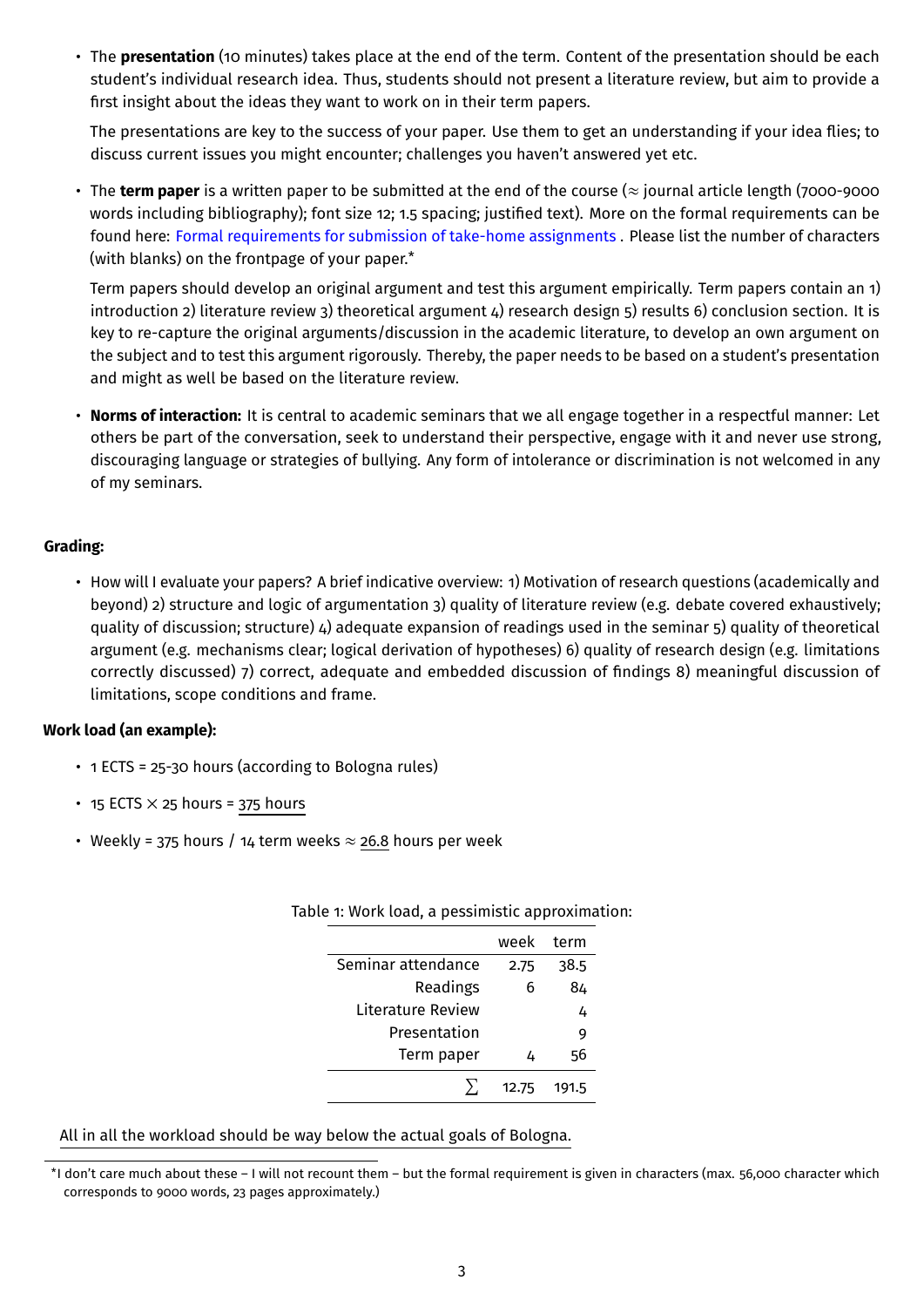### **Prerequisites:**

- Knowledge of key concepts in political science, more specifically in Comparative Politics & Political Behavior.
- Knowledge of basic quantitative methods in political science (OLS regression (*needed*); panel data analysis (*preferred*); intro to causal inferences (*at best*)

### **Key dates!!!**:

- 1. Upload literature review . . . . . . **Monday** before the session for which the reading is assigned in the syllabus
- 2. Presentation slots . . . . . . . . . . . . . . . . . . . . . . . . . . . . . **27.04.** or **04.05.** or **11.05.**
- 3. Handing in of term paper . . . . **07.06.2022**, see: [Exam schedules Master](https://studerende.au.dk/en/studies/subject-portals/political-science/exam/exam-schedules/exam-schedules-master/)

#### **Relevant techniques and tricks to navigate an academic seminar:**

- *Reading scientific papers:* There is tons of information on the web how to read and engage with scientific articles. Many of these push you to a) read faster b) read more c) find the key information from papers quicker. Some of the readings I encourage you to use here are: ["How to Read a Paper by Keshav",](https://web.stanford.edu/class/ee384m/Handouts/HowtoReadPaper.pdf) ["How to Read Political Science: A](https://www.ameliahoovergreen.com/uploads/9/3/0/9/93091546/howtoread.pdf) [Guide in Four Steps by Green"](https://www.ameliahoovergreen.com/uploads/9/3/0/9/93091546/howtoread.pdf) or ["How to read and understand a scientific paper: a guide for non-scientists by](https://blogs.lse.ac.uk/impactofsocialsciences/2016/05/09/how-to-read-and-understand-a-scientific-paper-a-guide-for-non-scientists/) [Jennifer Raff".](https://blogs.lse.ac.uk/impactofsocialsciences/2016/05/09/how-to-read-and-understand-a-scientific-paper-a-guide-for-non-scientists/) In many ways the starting point to read a paper is to classify it quickly into which type of a paper it is and how you can then extract the relevant info you need from it. There is also no shortcut to reading: you need to read! The more you read the better you get at it and writing as well.
- *Writing scientific papers:* it is key for you that you engage with your term paper as early as possible. In each session we will work on parts of your term paper. We will begin by trying to understand how in the world you can come up with a research topic and question all the way to understand the key parts you need to discuss in your research design section. The goal of this is to provide you as much guidance as possible for your term paper. There are many good readings to help you navigate academic writing, e.g.: [https://www.uvm.edu/~cbeer/](https://www.uvm.edu/~cbeer/ps174/ResearchPaper.html) [ps174/ResearchPaper.html](https://www.uvm.edu/~cbeer/ps174/ResearchPaper.html), ["Writing a Political Science Essay by King"](https://faculty.georgetown.edu/kingch/Writing_PolSci_Essay.htm) or Graff, G. and Birkenstein, C. (2014). *They Say, I Say – The Moves That Matter in Academic Writing*. W.W. Norton Company, New York. In my experience the key part if to get started as soon as you enter a seminar, try to find out what interests you the most and dig into it.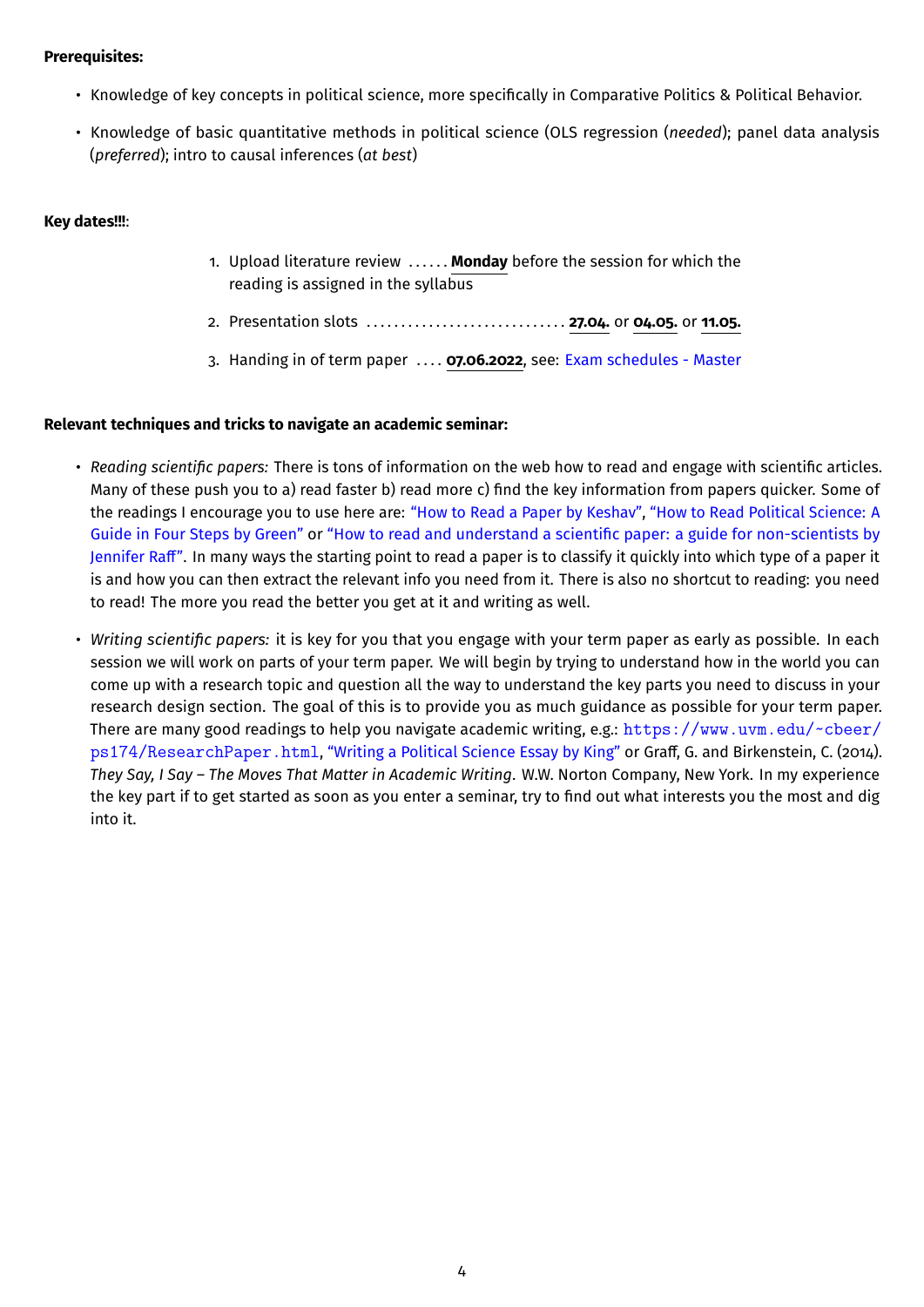# **Contents**

| <b>Introductory lecture</b>                                                                                                           | 6                       |
|---------------------------------------------------------------------------------------------------------------------------------------|-------------------------|
| <b>o9.02.</b> Lecture: What are culture and norms? How can we approach them scientifically? $\ldots$ , $\ldots$ , $\ldots$ , $\ldots$ |                         |
|                                                                                                                                       |                         |
| Theory, concepts, big picture                                                                                                         | $\overline{\mathbf{z}}$ |
|                                                                                                                                       |                         |
|                                                                                                                                       |                         |
|                                                                                                                                       |                         |
| How culture and norms matter in politics                                                                                              | 9                       |
|                                                                                                                                       |                         |
|                                                                                                                                       |                         |
|                                                                                                                                       |                         |
|                                                                                                                                       |                         |
|                                                                                                                                       |                         |
|                                                                                                                                       |                         |
| It's conference time: get your slides ready, iron your shirts!                                                                        | 11                      |
|                                                                                                                                       |                         |
|                                                                                                                                       |                         |
|                                                                                                                                       |                         |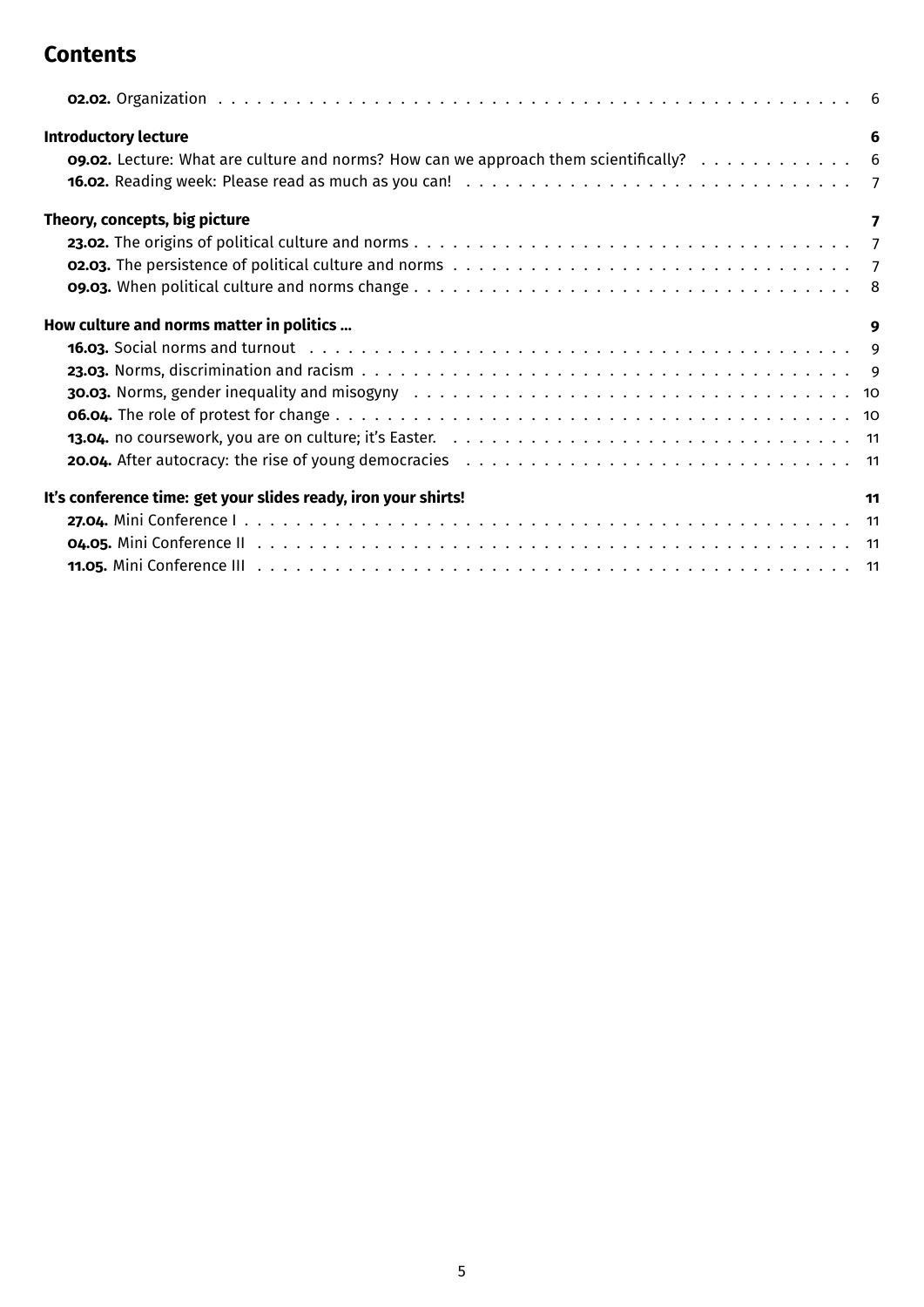# **Detailed course outline**

Each session is based on several readings. Out of these readings usually **two readings** are assigned to be read by each student *before* the session takes place. It is expected that students not only read the texts, but also critically engage with them. You should be able to summarize the key arguments of each assigned reading and come-up with at least three discussion points for each reading.

> Legend: **reading** - stuff you need to read lit - stuff you might want to read  $\equiv$ - link to replication data & code

## <span id="page-5-0"></span>**02.02. Organization**

- Logistics
- How to find a research question & how to write a paper
- lit Graff, G. and Birkenstein, C. (2014). *They Say, I Say The Moves That Matter in Academic Writing*. W.W. Norton Company, New York

# <span id="page-5-1"></span>**Introductory lecture**

## <span id="page-5-2"></span>**09.02. Lecture: What are culture and norms? How can we approach them scientifically?**

- This session aims to motivate the reasons why we should study political culture and norms
- What is political culture?
- What is a norm and how does it relate to culture?
- What are the standard approaches to approximate culture/norms?
- What are the key issues with measuring culture/norms?
- What is social desirability bias and why does it matter in particular when we measure culture/norms?
- **reading** Cialdini, R. B. and Trost, M. R. (1998). Social Influence: Social Norms, Conformity and Compliance. In Daniel, G., Fiske, S. T., and Lindzey, G., editors, *The Handbook of Social Psychology*, page 151. Wiley
- **reading** Henrich, J., Heine, S. J., and Norenzayan, A. (2010). The weirdest people in the world? *Behavioral and Brain Sciences*, 33(2-3):61–83
- **reading** Bicchieri, C. (2016). *Norms in the wild: How to diagnose, measure, and change social norms*. Oxford University Press, Oxford [https://oxford.universitypressscholarship.com/view/10.1093/acprof:oso/](https://oxford.universitypressscholarship.com/view/10.1093/acprof:oso/9780190622046.001.0001/acprof-9780190622046) [9780190622046.001.0001/acprof-9780190622046](https://oxford.universitypressscholarship.com/view/10.1093/acprof:oso/9780190622046.001.0001/acprof-9780190622046)
	- lit Putnam, R. D. (1993). *Making Democracy Work*. Princeton University Press, New Haven
	- lit Fehr, E. and Hoff, K. (2011). Introduction: Tastes, Castes and Culture: The Influence of Society on Preferences. *Economic Journal*, 121(556):396–412
	- lit Schmidt, M. F., Butler, L. P., Heinz, J., and Tomasello, M. (2016). Young Children See a Single Action and Infer a Social Norm: Promiscuous Normativity in 3-Year-Olds. *Psychological Science*, 27(10):1360–1370
	- lit Herrmann, B., Thöni, C., and Gächter, S. (2007). Antisocial Punishment Across Societies. *Science*, 317(july):4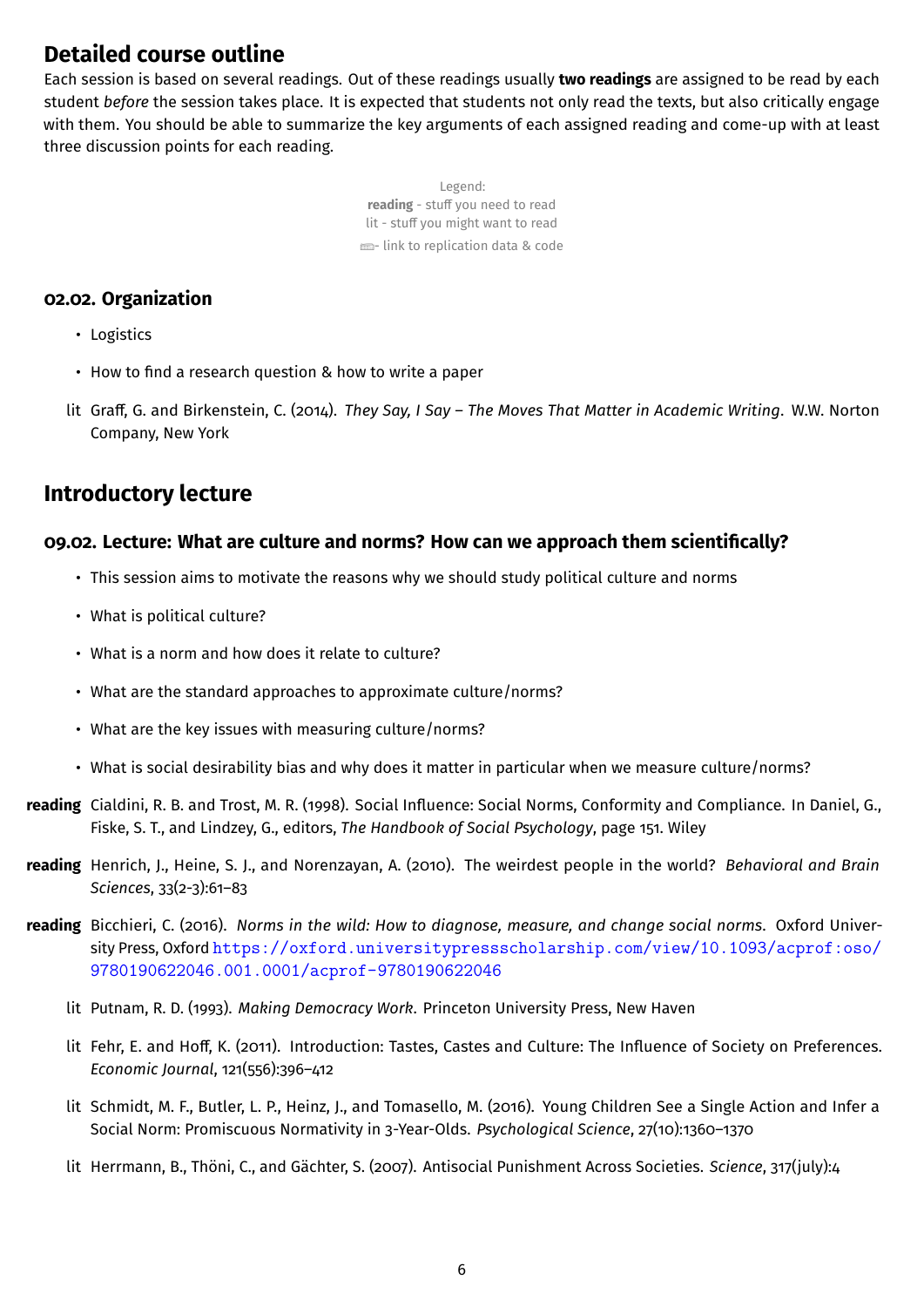- lit Boyd, R. and Richerson, P. J. (1985). *Culture and the Evolutionary Process*. University of Chicago Press, Chicago
- lit Silver, B. D., Anderson, B. A., and Abramson, P. R. (1986). Who Overreports Voting? *American Political Science Review*, 80(2):613–624
- lit Gibbs, J. P. (1965). Norms: The Problem of Definition and Classification. *American Journal of Sociology*, 70(5):586–594

podcast [The Ezra Klein show: "How Democracies Die"](http://pca.st/8Msw)

## <span id="page-6-0"></span>**16.02. Reading week: Please read as much as you can!**

• We will not meet during this week. The goal of this week is to read as much as you can from the course readings of last week: catch up on the key concepts, theories and ideas. Find your way through them and identify what you mostly care about in order to get your ideas for your paper started.

# <span id="page-6-1"></span>**Theory, concepts, big picture**

## <span id="page-6-2"></span>**23.02. The origins of political culture and norms**

- How can we approach the study of political culture?
- What are the origins of political culture?
- What don't we know about culture?
- **reading** Nunn, N. and Wantchekon, L. (2011). The slave trade and the origins of Mistrust in Africa. *American Economic Review*, 101(7):3221–3252
- **reading** Talhelm, T. and English, A. S. (2020). Historically rice-farming societies have tighter social norms in China and worldwide. *Proceedings of the National Academy of Sciences*, 117(33):19816–19824
	- lit Boyd, R. and Richerson, P. J. (1995). Why does culture increase human adaptability? *Ethology and Sociobiology*, 16(2):125–143
	- lit Handwerker, W. P. (1989). The Origins and Evolution of Culture. *American Anthropologist*, 91(2):313–326
	- lit Alesina, A., Giuliano, P., and Nunn, N. (2013). On the Origins of Gernder Roles: Women And The Plough. *Quarterly Journal of Economics*, 128(May):469–530
	- lit Foos, F. and Bischof, D. (2021). Tabloid Media Campaigns and Public Opinion: Quasi-Experimental Evidence on Euroscepticism in England. *American Political Science Review*, page (forthcoming)
	- $\equiv$  Nunn & Watchekon, 2011: search for "slave trade" on <https://scholar.harvard.edu/nunn/pages/data-0>
	- $\equiv$  Talhelm et al. 2020: <https://osf.io/q3pjf/>

# <span id="page-6-3"></span>**02.03. The persistence of political culture and norms**

- Does political culture persist?
- Which factors drive persistence of political culture?
- **reading** Acharya, A., Blackwell, M., and Sen, M. (2016). The Political Legacy of American Slavery. *Journal of Politics*, 78(3):621–641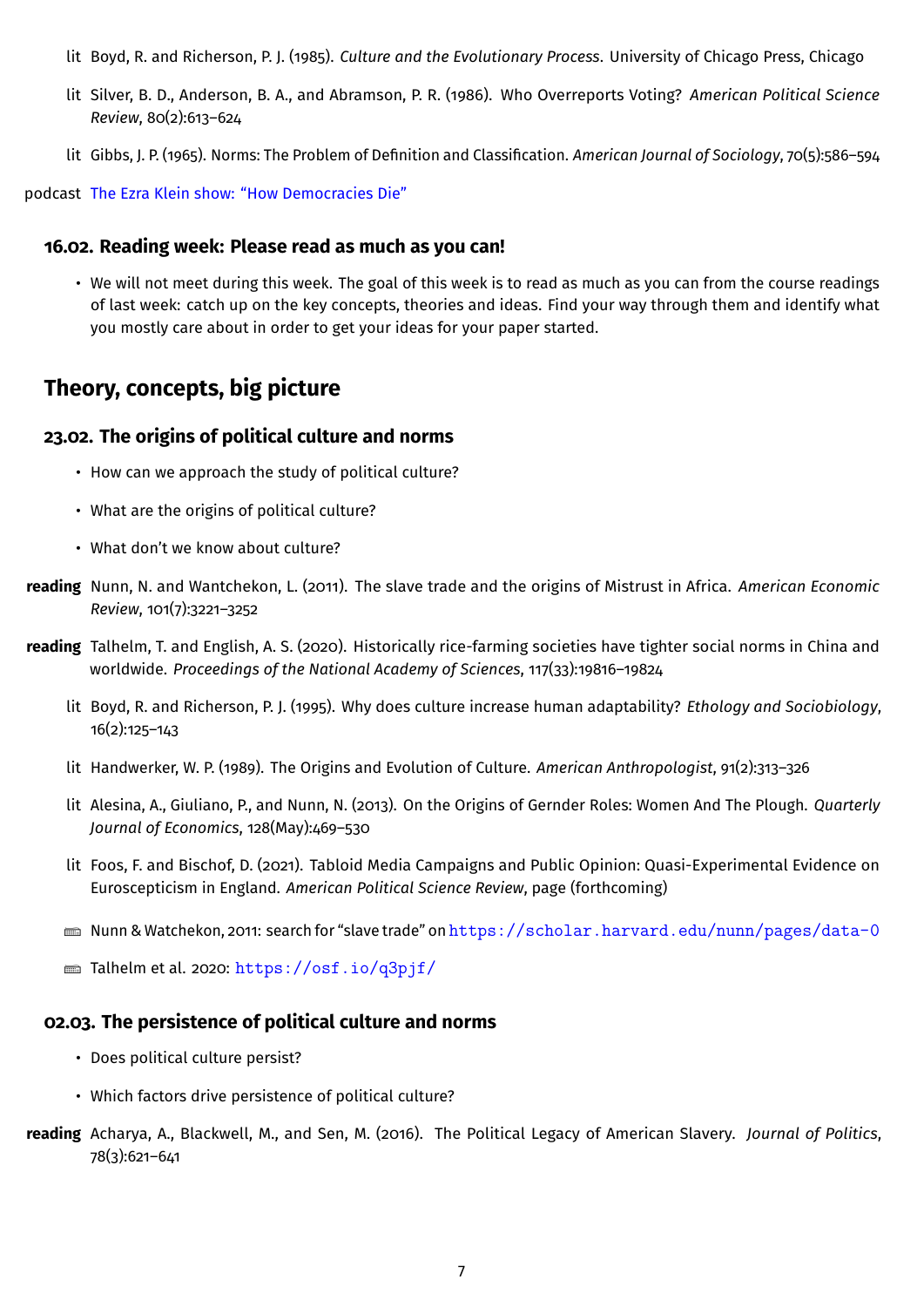- **reading** Homola, J., Pereira, M. M., and Tavits, M. (2020). Legacies of the Third Reich: Concentration Camps and Out-group Intolerance. *American Political Science Review*, pages 1–18
	- lit Voigtländer, N. and Voth, H.-j. (2015). Nazi indoctrination and anti-Semitic beliefs in Germany. *Proceedings of the National Academy of Sciences*, 112(26):7931–7936
	- lit Voigtländer, N. and Voth, H.-j. (2012). Persecution perpetuated: the medieval origins of anti-Semitic violence in Nazi Germany. *Quarterly Journal of Economics*, 127(3):1339–1392
	- lit Fouka, V. and Voth, H.-J. (2021). Collective Remembrance and Private Choice: German-Greek Conflict and Consumer Behavior in Times of Crisis \* [https://vfouka.people.stanford.edu/sites/g/files/sbiybj4871/f/](https://vfouka.people.stanford.edu/sites/g/files/sbiybj4871/f/collective_memory_0.pdf) collective memory 0.pdf
	- lit Grosjean, P. (2014). A History of Violence: The Culture of Honor and Homicide in the US South. *Journal of the European Economic Association*, 12(5):1285–1316
	- lit Dell, M. (2010). The Persistent Effects of Peru's Mining Mita. *Econometrica*, 78(6):1863–1903
	- lit Rozenas, A., Schutte, S., and Zhukov, Y. (2017). The political legacy of violence: The long-term impact of Stalin's repression in Ukraine. *Journal of Politics*, 79(4):1147–1161
	- lit Ziblatt, D., Hilbig, H., and Bischof, D. (2021). Wealth of Tongues: Why Peripheral Regions Vote for the Radical Right in Germany <https://osf.io/preprints/socarxiv/syr84/>
	- news [Putin's Russia Has To Deal With the Legacy of World War II](https://time.com/3852689/ussr-russia-victory-day-wwii-putin-ukraine/)
	- news [The Historical Dispute Behind Russia's Threat to Invade Ukraine](https://www.newyorker.com/news/news-desk/the-historical-dispute-behind-russias-threat-to-invade-ukraine)
		- Acharya, A., Blackwell, M., and Sen: [https://dataverse.harvard.edu/dataset.xhtml?persistentId=](https://dataverse.harvard.edu/dataset.xhtml?persistentId=doi:10.7910/DVN/CAEEG7) [doi:10.7910/DVN/CAEEG7](https://dataverse.harvard.edu/dataset.xhtml?persistentId=doi:10.7910/DVN/CAEEG7)
		- Homola, J., Pereira, M. M., and Tavits, M: [https://dataverse.harvard.edu/dataset.xhtml?persistentI](https://dataverse.harvard.edu/dataset.xhtml?persistentId=doi:10.7910/DVN/J0GBTX)d= [doi:10.7910/DVN/J0GBTX](https://dataverse.harvard.edu/dataset.xhtml?persistentId=doi:10.7910/DVN/J0GBTX)

## <span id="page-7-0"></span>**09.03. When political culture and norms change**

- How does change look like?
- Which factors determine change?
- Is there always an identifiable root cause to change?
- **reading** Valentim, V. (2021). Parliamentary Representation and the Normalization of Radical Right Support. *Comparative Political Studies*, pages 1–37
- **reading** Ager, P., Bursztyn, L., Leucht, L., and Voth, H.-J. (2021). Killer Incentives: Rivalry, Performance and Risk-Taking among German Fighter Pilots, 1939-45. *The Review of Economic Studies*, (December):1–36
	- lit Nunn, N. (2022). On the Dynamics of Human Behavior: The Past, Present, and Future of Culture, Conflict, and Cooperation <https://www.nber.org/papers/w29804>
	- lit Bursztyn, L., Egorov, G., and Fiorin, S. (2020). From extreme to mainstream: The erosion of social norms. *American Economic Review*, 110(11):3522–3548
	- lit Bischof, D. and Wagner, M. (2019). Do Voters Polarize When Radical Parties Enter Parliament? *American Journal of Political Science*, 63(4):888–904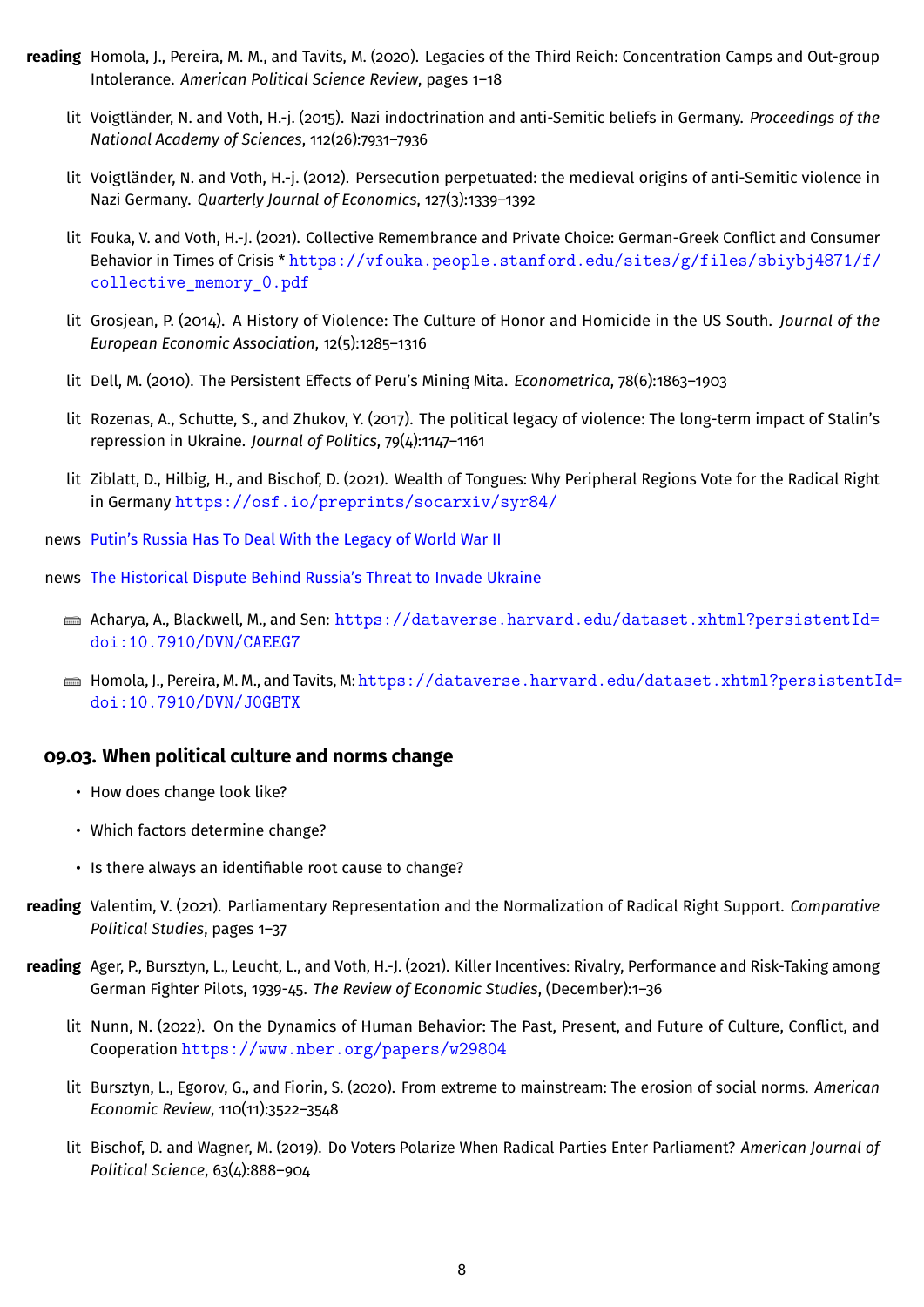- lit Mastroianni, A. M. and Dana, J. (2022). Widespread misperceptions of long-term attitude change. *Proceedings of the National Academy of Science*
- blog [Broadstreet "Social change" by Vicky Fouka](https://broadstreet.blog/2020/11/13/social-change/)
	- Valentim: <https://dataverse.harvard.edu/dataset.xhtml?persistentId=doi:10.7910/DVN/Z6S26H>
	- $\equiv$  Ager et al.: <https://zenodo.org/record/5518208#.YicX9C8w1t8>

# <span id="page-8-0"></span>**How culture and norms matter in politics …**

### <span id="page-8-1"></span>**16.03. Social norms and turnout**

- Which role can social norms play for elections?
- Which type of references matter for our electoral choice?
- **reading** Gerber, A. S., Green, D. P., and Larimer, C. W. (2008). Social pressure and voter turnout: Evidence from a large-scale field experiment. *American Political Science Review*, 102(1):33–48
- **reading** Doherty, D., Dowling, C. M., Gerber, A. S., and Huber, G. A. (2017). Are Voting norms conditional? how electoral context and peer behavior shape the social returns to voting. *Journal of Politics*, 79(3):1095–1100
	- lit Sinclair, B., McConnell, M., and Michelson, M. R. (2013). Local Canvassing: The Efficacy of Grassroots Voter Mobilization. *Political Communication*, 30(1):42–57
	- lit Gerber, A. S. and Rogers, T. (2009). Descriptive Social Norms and Motivation to Vote: Everybody's Voting and so Should You. *Journal of Politics*, 71(1):178–191
	- lit Coppock, A. and Green, D. P. (2016). Is Voting Habit Forming? New Evidence from Experiments and Regression Discontinuities. *American Journal of Political Science*, 60(4):1044–1062
	- lit Blais, A. (2000). *To vote or not to vote?* University of Pittsburgh Press, Pittsburgh
	- Gerber et al.: <https://isps.yale.edu/research/data/d001>
	- Doherty et al.: <https://isps.yale.edu/research/publications/isps17-021>

## <span id="page-8-2"></span>**23.03. Norms, discrimination and racism**

- What is the link between social norms and hate?
- Which relevance do media play for social norms?
- What can we do to encounter hate?
- reading Ang, D. (2020). The Birth of a Nation: Media and Racial Hate [https://drive.google.com/file/d/1s2eBQT7h](https://drive.google.com/file/d/1s2eBQT7hRghnhlbSlMIDZT4RqEkImT3j/view)Rghnl [view](https://drive.google.com/file/d/1s2eBQT7hRghnhlbSlMIDZT4RqEkImT3j/view)
- **reading** Tankard, M. E. and Paluck, E. L. (2017). The Effect of a Supreme Court Decision Regarding Gay Marriage on Social Norms and Personal Attitudes. *Psychological Science*, page 095679761770959
	- lit Paluck, E. L., Shepherd, H., and Aronow, P. M. (2016). Changing Climates of Conflict: A social Network Experiment in 56 schools. *Proceedings of the National Academy of Sciences*, 113(3):566–571
	- lit Riaz, S., Bischof, D., and Wagner, M. (2022). Out-group Threat and Xenophobic Hate Crimes Evidence of Local Intergroup Conflict Dynamics between Immigrants and Natives <https://osf.io/2qusg/>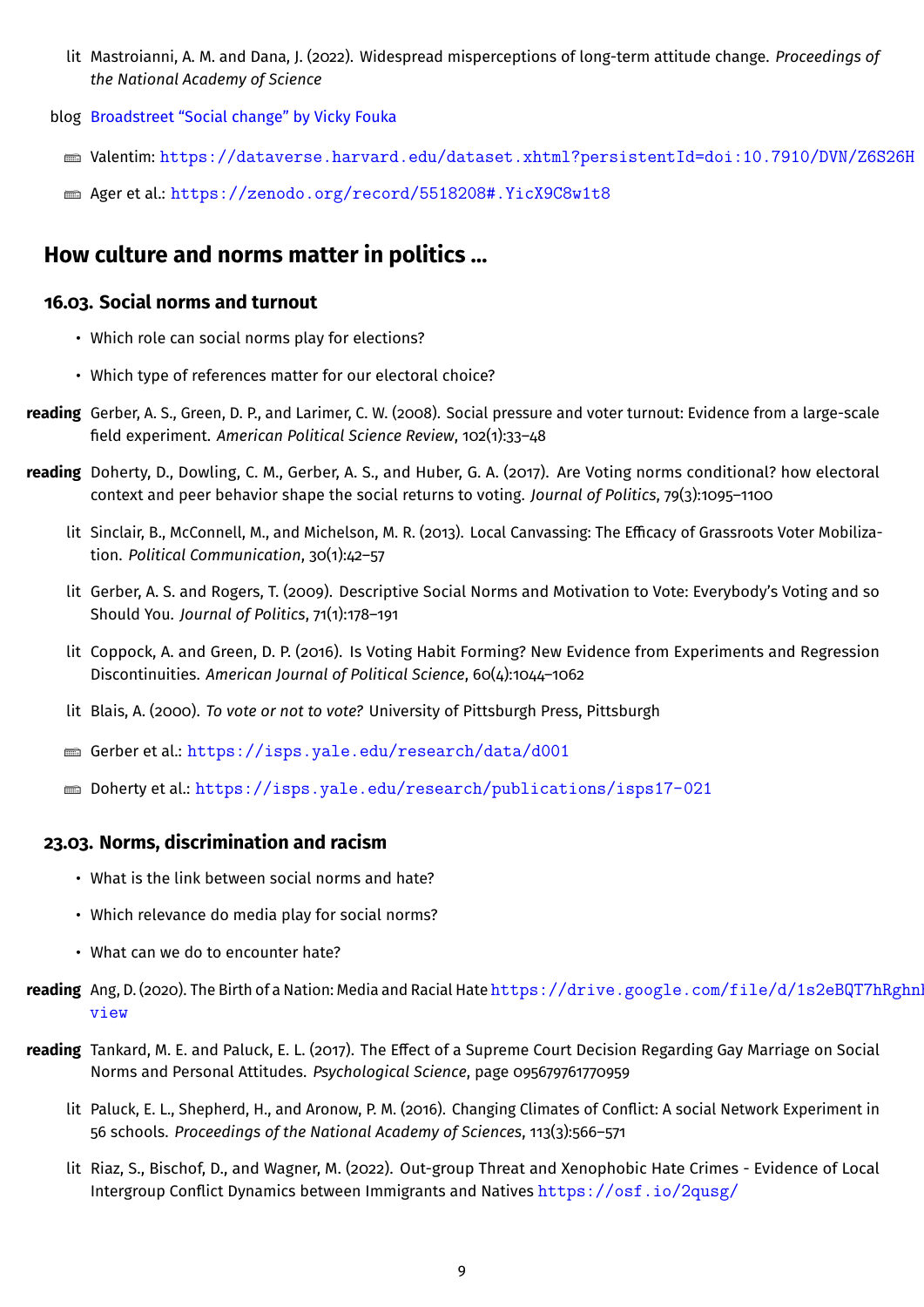newspaper [Economist "How a racist film helped the Ku Klux Klan grow for generations"](https://www.economist.com/graphic-detail/2021/03/27/how-a-racist-film-helped-the-ku-klux-klan-grow-for-generations)

- $\equiv$  Ang: [not available yet]
- $\equiv$  Tankard, Paluck: <https://osf.io/mkxf7>

### <span id="page-9-0"></span>**30.03. Norms, gender inequality and misogyny**

- What are reasons and origins for misogyny?
- Why are gender norms extremely sticky?
- What role can institutions play to change these norms?
- **reading** Mackie, G. (1996). Ending Footbinding and Infibulation: A Convention Account. *American Sociological Review*, 61(6):999–1017
- **reading** Maloney, E. (2021). The Gender Wage Gap: A Product of Misogyny and Gender Norms [https://www.economics.](https://www.economics.uci.edu/files/docs/2021/gradjobmarket/maloney_elizabeth.pdf) [uci.edu/files/docs/2021/gradjobmarket/maloney\\_elizabeth.pdf](https://www.economics.uci.edu/files/docs/2021/gradjobmarket/maloney_elizabeth.pdf)
	- lit Efferson, C., Vogt, S., Elhadi, A., Ahmed, H. E. F., and Fehr, E. (2015). Female genital cutting is not a social coordination norm. *Science*, 349(6255):1446–1447
	- lit Skorge, Ø. S. (2021). Mobilizing the Underrepresented: Electoral Systems and Gender Inequality in Political Participation. *American Journal of Political Science*, 00(0):1–15
	- lit Rivera, L. A. (2017). When Two Bodies Are (Not) a Problem: Gender and Relationship Status Discrimination in Academic Hiring. *American Sociological Review*, 82(6):1111–1138
	- $\blacksquare$  Mackie: [nothing to replicate]
	- $\equiv$  Maloney: [not available yet]

#### <span id="page-9-1"></span>**06.04. The role of protest for change**

- We have learned that institutions and key political figures can change the perception of social norms. But which role do the people play? Do social movements matter?
- What are key conditions for social movements to matter?
- **reading** Wasow, O. (2020). Agenda Seeding: How 1960s Black Protests Moved Elites, Public Opinion and Voting. *American Political Science Review*, 114(3):638 – 659
- **reading** Hager, A., Hensel, L., Hermle, J., and Roth, C. (2021). Group Size and Protest Mobilization across Movements and Countermovements. *American Political Science Review*, pages 1–16
	- lit Ayoub, P. M., Page, D., and Whitt, S. (2021). Pride amid Prejudice: The Influence of LGBT+ Rights Activism in a Socially Conservative Society. *American Political Science Review*, 115(2):467–485
	- lit Mazumder, S. (2018). The Persistent Effect of U.S. Civil Rights Protests on Political Attitudes. *American Journal of Political Science*, 62(4):922–935, but see also: Marbach, M. (2021). Causal Effects, Migration and Legacy Studies <https://osf.io/preprints/socarxiv/2rctz/>
	- Wasow: <https://dataverse.harvard.edu/dataset.xhtml?persistentId=doi:10.7910/DVN/HVRCKM>
	- Hager et al.: [https://dataverse.harvard.edu/dataset.xhtml?persistentId=doi:10.7910/DVN/](https://dataverse.harvard.edu/dataset.xhtml?persistentId=doi:10.7910/DVN/MUSFYH) [MUSFYH](https://dataverse.harvard.edu/dataset.xhtml?persistentId=doi:10.7910/DVN/MUSFYH)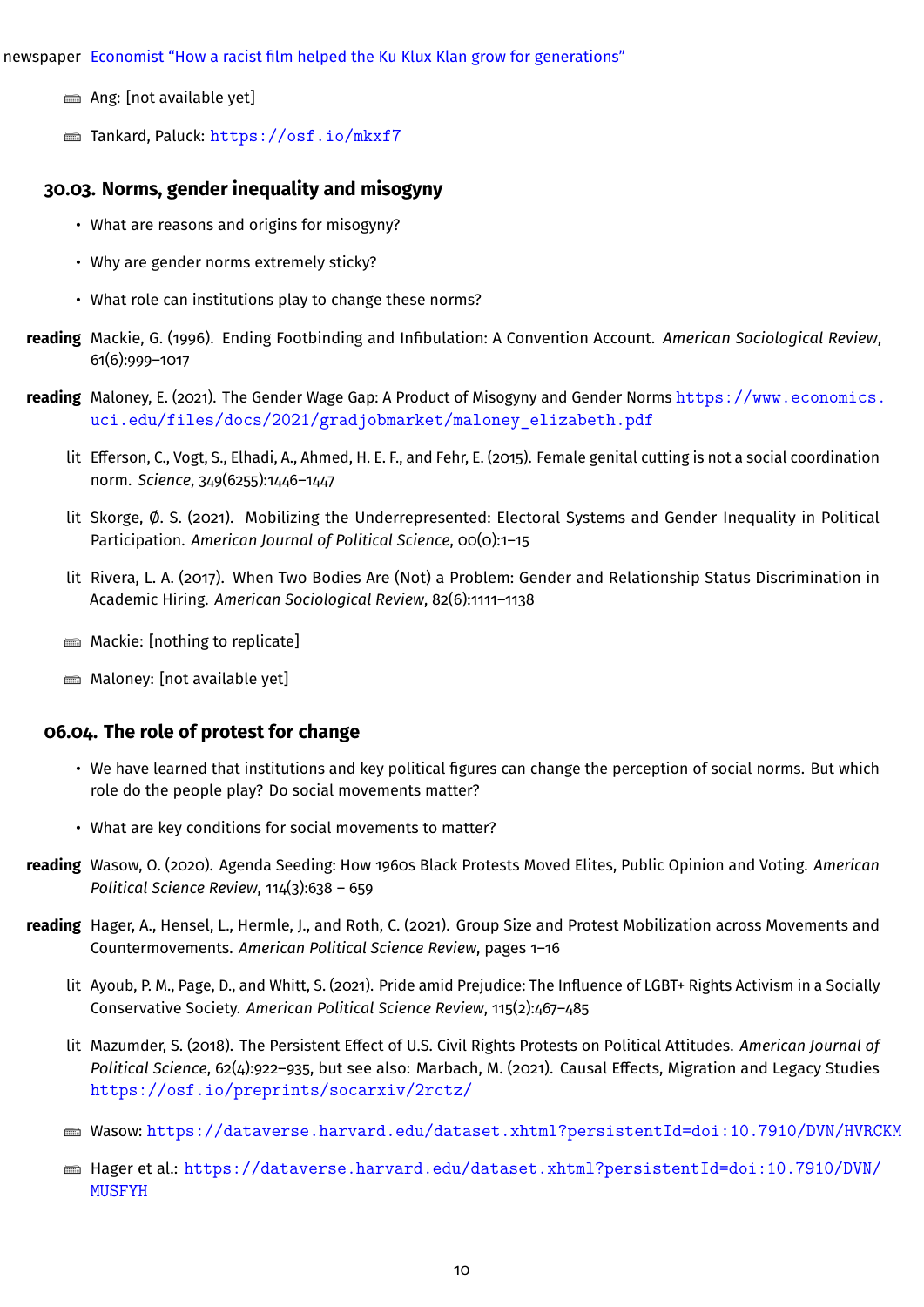## <span id="page-10-0"></span>**13.04. no coursework, you are on culture; it's Easter.**

# <span id="page-10-1"></span>**20.04. After autocracy: the rise of young democracies**

- Do political regimes matter for citizens' democratic values?
- When authoritarian regimes fall, will citizens adapt to democracy?
- What are the long-running effects of authoritarian regimes?
- **reading** Simpser, A., Slater, D., and Wittenberg, J. (2018). Dead but Not Gone: Contemporary Legacies of Communism, Imperialism, and Authoritarianism. *Annual Review of Political Science*, 21:419–439
- **reading** Alesina, A. and Fuchs-Schündeln, N. (2007). Good-bye Lenin (or not?): The effect of communism on people's preferences. *American Economic Review*, 97(4):1507–1528
	- lit In relation to the Alesina/Fuchs-Schündeln text, also consider: Becker, S. O., Mergele, L., and Woessmann, L. (2020). The separation and reunification of Germany: Rethinking a natural experiment interpretation of the enduring effects of communism. *Journal of Economic Perspectives*, 34(2):143–171
	- lit Dinas, E. and Northmore-Ball, K. (2020). The Ideological Shadow of Authoritarianism. *Comparative Political Studies*, 53(12):1957–1991
	- lit Dinas, E., Martinez, S., and Valentim, V. (2020). The Normalization of Stigmatized Political Symbols [https:](https://papers.ssrn.com/sol3/papers.cfm?abstract_id=3516831) [//papers.ssrn.com/sol3/papers.cfm?abstract\\_id=3516831](https://papers.ssrn.com/sol3/papers.cfm?abstract_id=3516831)
	- lit Levitsky, S. R. and Ziblatt, D. (2018). *How Democracies Die*. Crown, New York
	- lit Weingast, B. R. (1997). The Political Foundations of Democracy and the Rule of the Law. *American Political Science Review*, 91(2):245–263
	- $\equiv$  Simpser et al.: [nothing to replicate]
	- $\equiv$  Alesina/Fuchs-Schündeln: [https://www.openicpsr.org/openicpsr/project/116293/version/V1/](https://www.openicpsr.org/openicpsr/project/116293/version/V1/view) [view](https://www.openicpsr.org/openicpsr/project/116293/version/V1/view)

# <span id="page-10-2"></span>**It's conference time: get your slides ready, iron your shirts!**

# <span id="page-10-3"></span>**27.04. Mini Conference I**

• Presentation & discussion of research ideas

# <span id="page-10-4"></span>**04.05. Mini Conference II**

• Presentation & discussion of research ideas

# <span id="page-10-5"></span>**11.05. Mini Conference III**

• Presentation & discussion of research ideas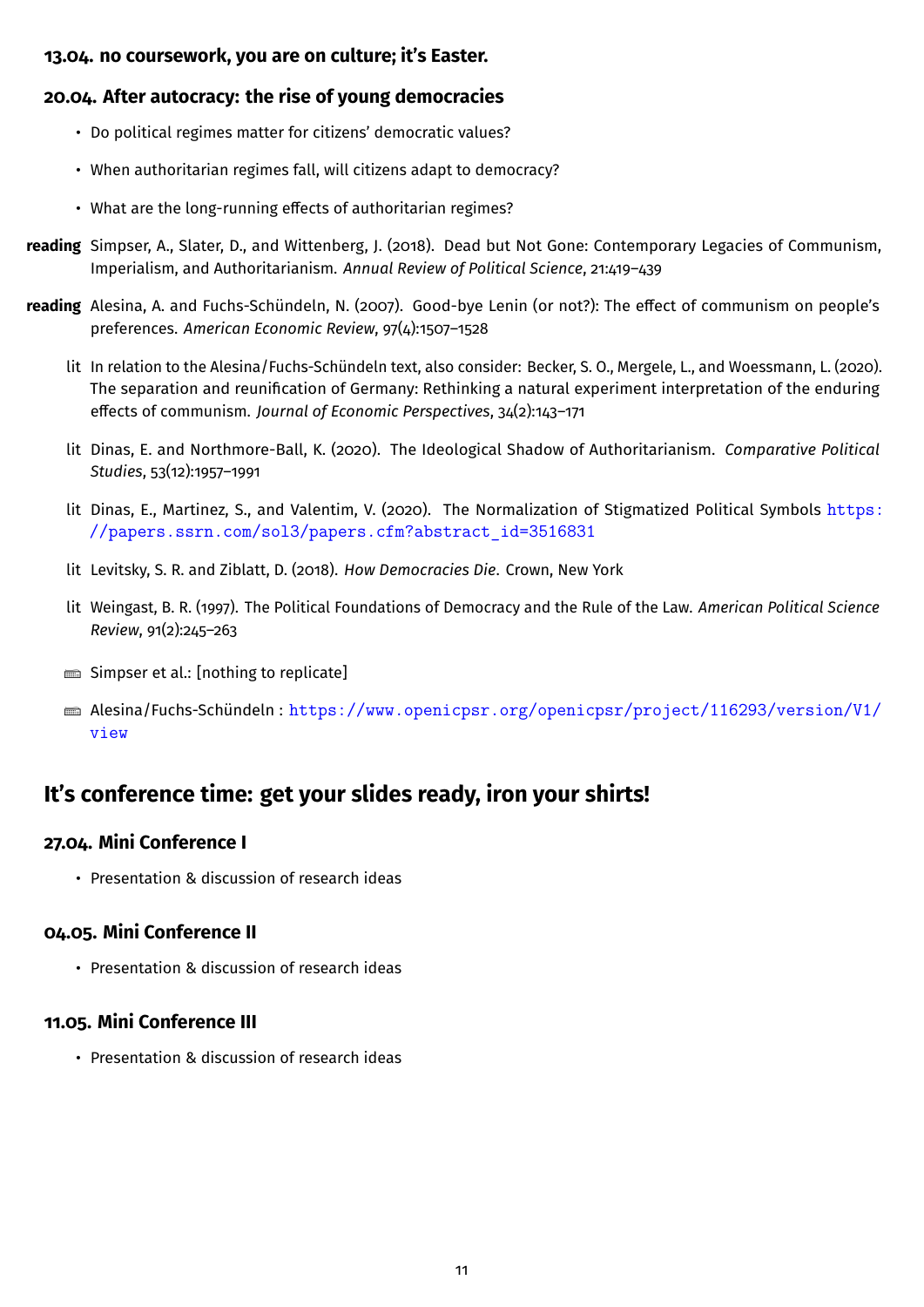# **References**

Acharya, A., Blackwell, M., and Sen, M. (2016). The Political Legacy of American Slavery. *Journal of Politics*, 78(3):621–641.

- Ager, P., Bursztyn, L., Leucht, L., and Voth, H.-J. (2021). Killer Incentives: Rivalry, Performance and Risk-Taking among German Fighter Pilots, 1939-45. *The Review of Economic Studies*, (December):1–36.
- Alesina, A. and Fuchs-Schündeln, N. (2007). Good-bye Lenin (or not?): The effect of communism on people's preferences. *American Economic Review*, 97(4):1507–1528.
- Alesina, A., Giuliano, P., and Nunn, N. (2013). On the Origins of Gernder Roles: Women And The Plough. *Quarterly Journal of Economics*, 128(May):469–530.
- Ang, D. (2020). The Birth of a Nation: Media and Racial Hate.
- Angrist, J. D. and Pischke, J.-S. (2009). *Mostly Harmless Econometrics: An Empiricist's Companion*. Princeton University Press, Princeton \& Oxford.
- Ayoub, P. M., Page, D., and Whitt, S. (2021). Pride amid Prejudice: The Influence of LGBT+ Rights Activism in a Socially Conservative Society. *American Political Science Review*, 115(2):467–485.
- Becker, S. O., Mergele, L., and Woessmann, L. (2020). The separation and reunification of Germany: Rethinking a natural experiment interpretation of the enduring effects of communism. *Journal of Economic Perspectives*, 34(2):143–171.
- Bicchieri, C. (2016). *Norms in the wild: How to diagnose, measure, and change social norms*. Oxford University Press, Oxford.

Bischof, D. and Wagner, M. (2019). Do Voters Polarize When Radical Parties Enter Parliament? *American Journal of Political Science*, 63(4):888–904.

- Blais, A. (2000). *To vote or not to vote?* University of Pittsburgh Press, Pittsburgh.
- Boyd, R. and Richerson, P. J. (1985). *Culture and the Evolutionary Process*. University of Chicago Press, Chicago.
- Boyd, R. and Richerson, P. J. (1995). Why does culture increase human adaptability? *Ethology and Sociobiology*, 16(2):125–143.
- Bursztyn, L., Egorov, G., and Fiorin, S. (2020). From extreme to mainstream: The erosion of social norms. *American Economic Review*, 110(11):3522–3548.
- Cialdini, R. B. and Trost, M. R. (1998). Social Influence: Social Norms, Conformity and Compliance. In Daniel, G., Fiske, S. T., and Lindzey, G., editors, *The Handbook of Social Psychology*, page 151. Wiley.
- Coppock, A. and Green, D. P. (2016). Is Voting Habit Forming? New Evidence from Experiments and Regression Discontinuities. *American Journal of Political Science*, 60(4):1044–1062.
- Cunningham, S. (2021). *Causal Inference: The Mixtape*. Yale University Press, New Haven & London.
- Dell, M. (2010). The Persistent Effects of Peru's Mining Mita. *Econometrica*, 78(6):1863–1903.
- Dinas, E., Martinez, S., and Valentim, V. (2020). The Normalization of Stigmatized Political Symbols.
- Dinas, E. and Northmore-Ball, K. (2020). The Ideological Shadow of Authoritarianism. *Comparative Political Studies*, 53(12):1957–1991.
- Doherty, D., Dowling, C. M., Gerber, A. S., and Huber, G. A. (2017). Are Voting norms conditional? how electoral context and peer behavior shape the social returns to voting. *Journal of Politics*, 79(3):1095–1100.
- Efferson, C., Vogt, S., Elhadi, A., Ahmed, H. E. F., and Fehr, E. (2015). Female genital cutting is not a social coordination norm. *Science*, 349(6255):1446–1447.
- Fehr, E. and Hoff, K. (2011). Introduction: Tastes, Castes and Culture: The Influence of Society on Preferences. *Economic Journal*, 121(556):396–412.
- Foos, F. and Bischof, D. (2021). Tabloid Media Campaigns and Public Opinion: Quasi-Experimental Evidence on Euroscepticism in England. *American Political Science Review*, page (forthcoming).
- Fouka, V. and Voth, H.-J. (2021). Collective Remembrance and Private Choice: German-Greek Conflict and Consumer Behavior in Times of Crisis \*.
- Gerber, A. S., Green, D. P., and Larimer, C. W. (2008). Social pressure and voter turnout: Evidence from a large-scale field experiment. *American Political Science Review*, 102(1):33–48.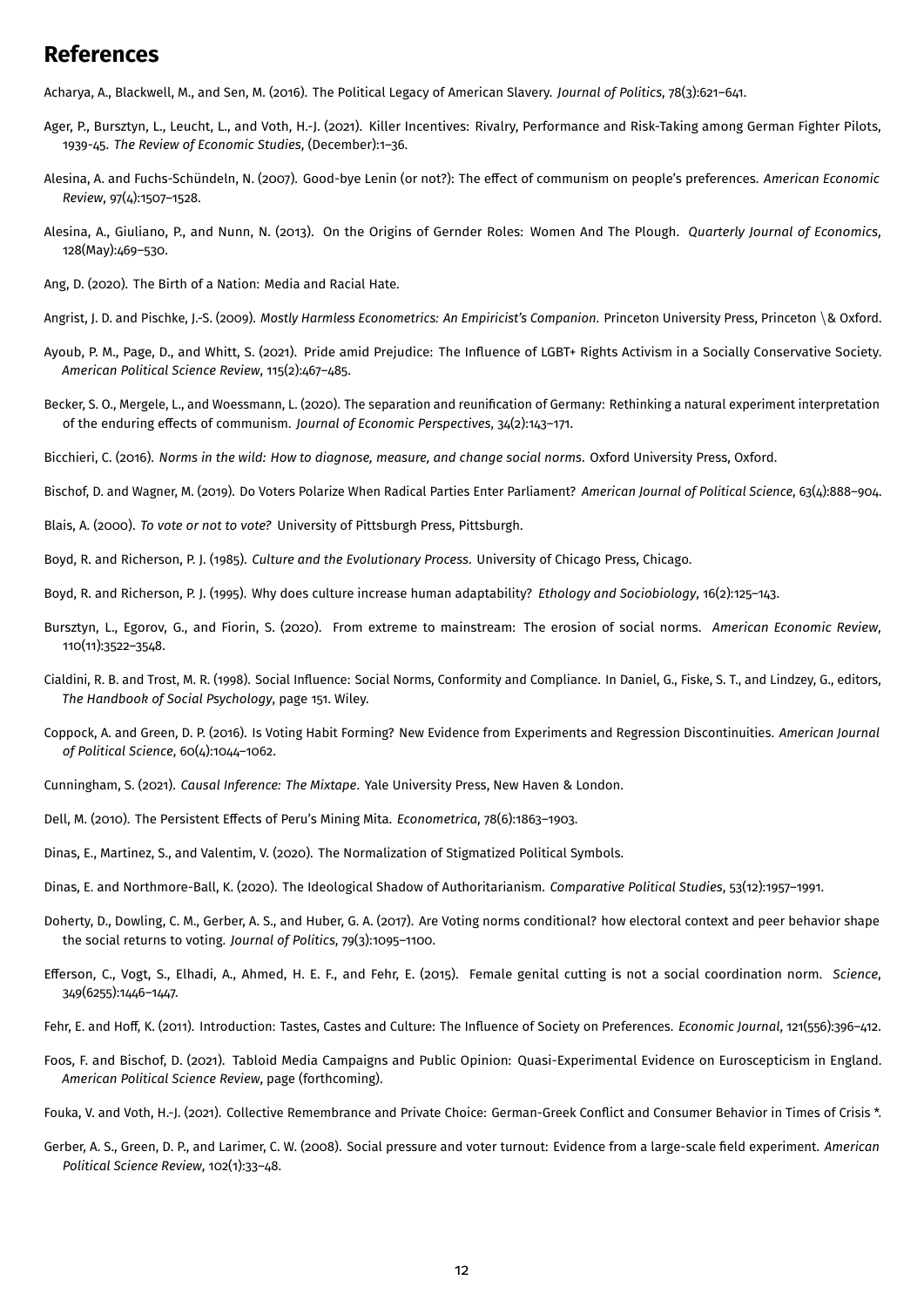Gerber, A. S. and Rogers, T. (2009). Descriptive Social Norms and Motivation to Vote: Everybody's Voting and so Should You. *Journal of Politics*, 71(1):178–191.

Gibbs, J. P. (1965). Norms: The Problem of Definition and Classification. *American Journal of Sociology*, 70(5):586–594.

Graff, G. and Birkenstein, C. (2014). *They Say, I Say – The Moves That Matter in Academic Writing*. W.W. Norton Company, New York.

- Grosjean, P. (2014). A History of Violence: The Culture of Honor and Homicide in the US South. *Journal of the European Economic Association*, 12(5):1285–1316.
- Hager, A., Hensel, L., Hermle, J., and Roth, C. (2021). Group Size and Protest Mobilization across Movements and Countermovements. *American Political Science Review*, pages 1–16.
- Handwerker, W. P. (1989). The Origins and Evolution of Culture. *American Anthropologist*, 91(2):313–326.
- Henrich, J., Heine, S. J., and Norenzayan, A. (2010). The weirdest people in the world? *Behavioral and Brain Sciences*, 33(2-3):61–83.
- Herrmann, B., Thöni, C., and Gächter, S. (2007). Antisocial Punishment Across Societies. *Science*, 317(july):4.
- Homola, J., Pereira, M. M., and Tavits, M. (2020). Legacies of the Third Reich: Concentration Camps and Out-group Intolerance. *American Political Science Review*, pages 1–18.
- Imai, K. (2018). *Quantitative Social Science: An Introduction*. Princeton University Press, Princeton.
- Levitsky, S. R. and Ziblatt, D. (2018). *How Democracies Die*. Crown, New York.
- Mackie, G. (1996). Ending Footbinding and Infibulation: A Convention Account. *American Sociological Review*, 61(6):999–1017.
- Maloney, E. (2021). The Gender Wage Gap: A Product of Misogyny and Gender Norms.
- Marbach, M. (2021). Causal Effects, Migration and Legacy Studies.
- Mastroianni, A. M. and Dana, J. (2022). Widespread misperceptions of long-term attitude change. *Proceedings of the National Academy of Science*.
- Mazumder, S. (2018). The Persistent Effect of U.S. Civil Rights Protests on Political Attitudes. *American Journal of Political Science*, 62(4):922–935.
- Nunn, N. (2022). On the Dynamics of Human Behavior: The Past, Present, and Future of Culture, Conflict, and Cooperation.
- Nunn, N. and Wantchekon, L. (2011). The slave trade and the origins of Mistrust in Africa. *American Economic Review*, 101(7):3221–3252.
- Paluck, E. L., Shepherd, H., and Aronow, P. M. (2016). Changing Climates of Conflict: A social Network Experiment in 56 schools. *Proceedings of the National Academy of Sciences*, 113(3):566–571.
- Putnam, R. D. (1993). *Making Democracy Work*. Princeton University Press, New Haven.
- Riaz, S., Bischof, D., and Wagner, M. (2022). Out-group Threat and Xenophobic Hate Crimes Evidence of Local Intergroup Conflict Dynamics between Immigrants and Natives.
- Rivera, L. A. (2017). When Two Bodies Are (Not) a Problem: Gender and Relationship Status Discrimination in Academic Hiring. *American Sociological Review*, 82(6):1111–1138.
- Rozenas, A., Schutte, S., and Zhukov, Y. (2017). The political legacy of violence: The long-term impact of Stalin's repression in Ukraine. *Journal of Politics*, 79(4):1147–1161.
- Schmidt, M. F., Butler, L. P., Heinz, J., and Tomasello, M. (2016). Young Children See a Single Action and Infer a Social Norm: Promiscuous Normativity in 3-Year-Olds. *Psychological Science*, 27(10):1360–1370.
- Silver, B. D., Anderson, B. A., and Abramson, P. R. (1986). Who Overreports Voting? *American Political Science Review*, 80(2):613–624.
- Simpser, A., Slater, D., and Wittenberg, J. (2018). Dead but Not Gone: Contemporary Legacies of Communism, Imperialism, and Authoritarianism. *Annual Review of Political Science*, 21:419–439.
- Sinclair, B., McConnell, M., and Michelson, M. R. (2013). Local Canvassing: The Efficacy of Grassroots Voter Mobilization. *Political Communication*, 30(1):42–57.
- Skorge, Ø. S. (2021). Mobilizing the Underrepresented: Electoral Systems and Gender Inequality in Political Participation. *American Journal of Political Science*, 00(0):1–15.